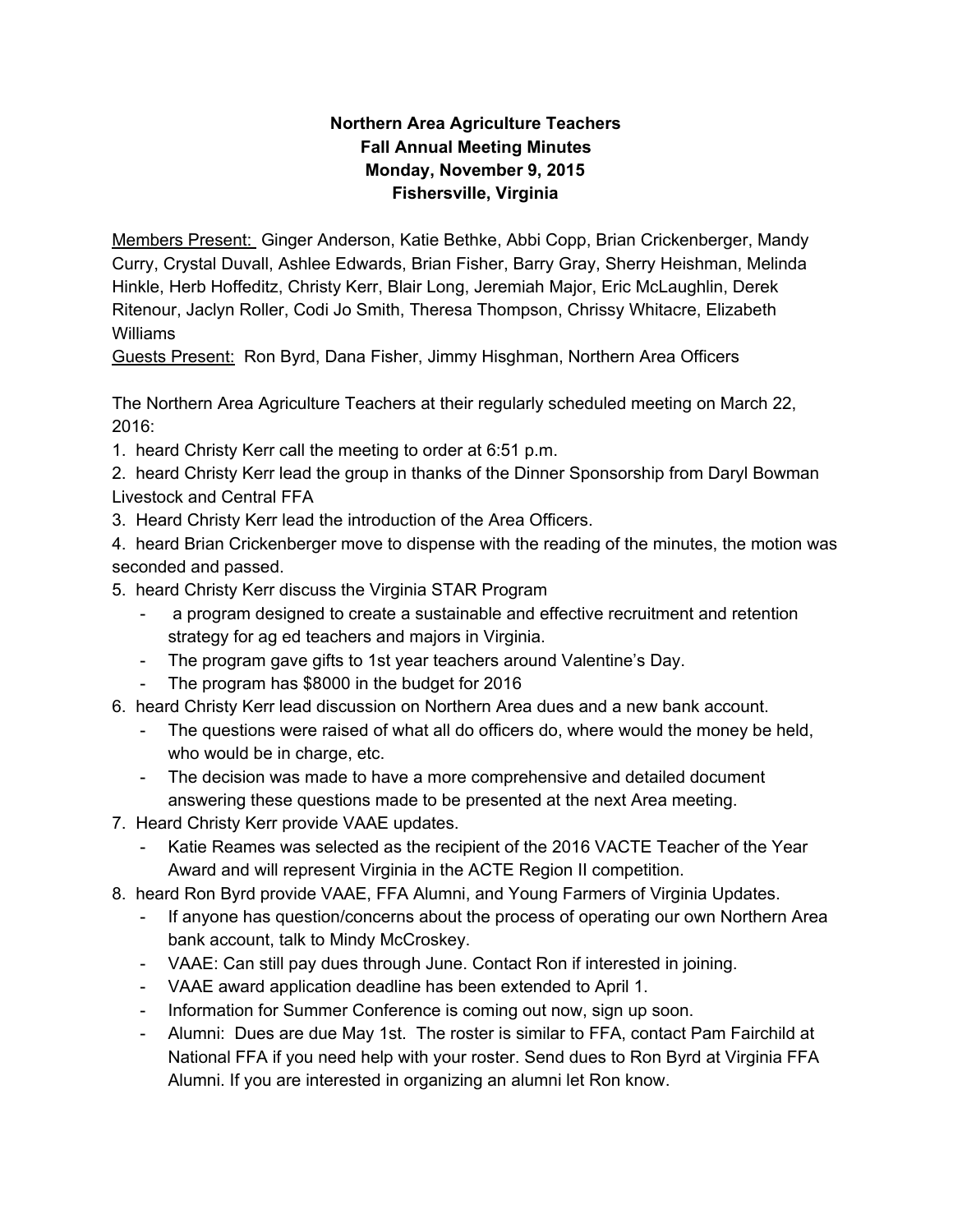- Young Farmers: The Convention in Charlottesville went well. Dues for 2016 will be due soon. Everything will be going electronic soon and possibly the newsletter.
- 9. heard Sherry Heishman & Derek Ritenour provide updates on the Advisory Council.
	- State Judging will be April 12-13 in Staunton.
		- National Chapter Applications need to be completed by April 1 on AET.
		- If you need them to pick up your Proficiency Awards and Degree Applications, let Sherry or Derek know ASAP.
		- If you have a student completing the STAR Battery, they must complete the old Excel State Degree Form.
	- Looking into revising the Avian Bowl contest to be more like Stockmans.
- 10. heard Dana Fisher give updates on the FFA Foundation.
	- The search committee for the State FFA Specialist had an interview with one candidate, Brandon Monk.
	- There are 9 scholarships available so make sure students are informed to complete those on time.
	- The Foundation Reception at State Convention is being moved to the Inn at Virginia Tech.

11. heard Christy Kerr provide updates on the Virginia FFA Association on behalf of Carly Woolfolk.

- In need of teachers to be on curriculum review panels. Contact Carly if you are interested.
- All CDE revisions for 2016 are complete.
- American Degrees need to be submitted to Nationals May 15.

12. Heard Christy Kerr provide updates on the Northern Area Rally & Officer Task Force on behalf of Zach Wakeman.

- There are 8 Area officer candidates.
- Interviews will be conducted during the Area Rally.
- The newly elected officers term will be from July 1-June 30
- 13. heard Brian Crickenberger provide updates on Area Rally.
	- April 12 from 9-2 at the Rockingham County Fairgrounds
	- Registration is \$8 a person and will be sent to Turner Ashby High School by April 8 or you can pay at the door.
	- Small Engines will be coordinated by Stuart Byrd
	- Public Speaking will be coordinated by Mary Hardesty at Bridgewater Church of the Brethren. If you had a student place 2nd at Federation, you need to help judge the contest.
	- Tractor Operators will be coordinated by Herb Hoffeditz and Brian Crickenberger
	- Dana Fisher discussed the Career Fair and with the general consensus an interview element will be added this year.
	- Please bring items to be given to judges as gifts.
	- The following list of workshops was suggested to have at the Rally: Floral Design, Environmental and Natural Resources, Job Interview, Soils, Farm Business Management, Crops, Food & Fiber, AG Demo or Science Fair, Quiz Bowl or Creed.